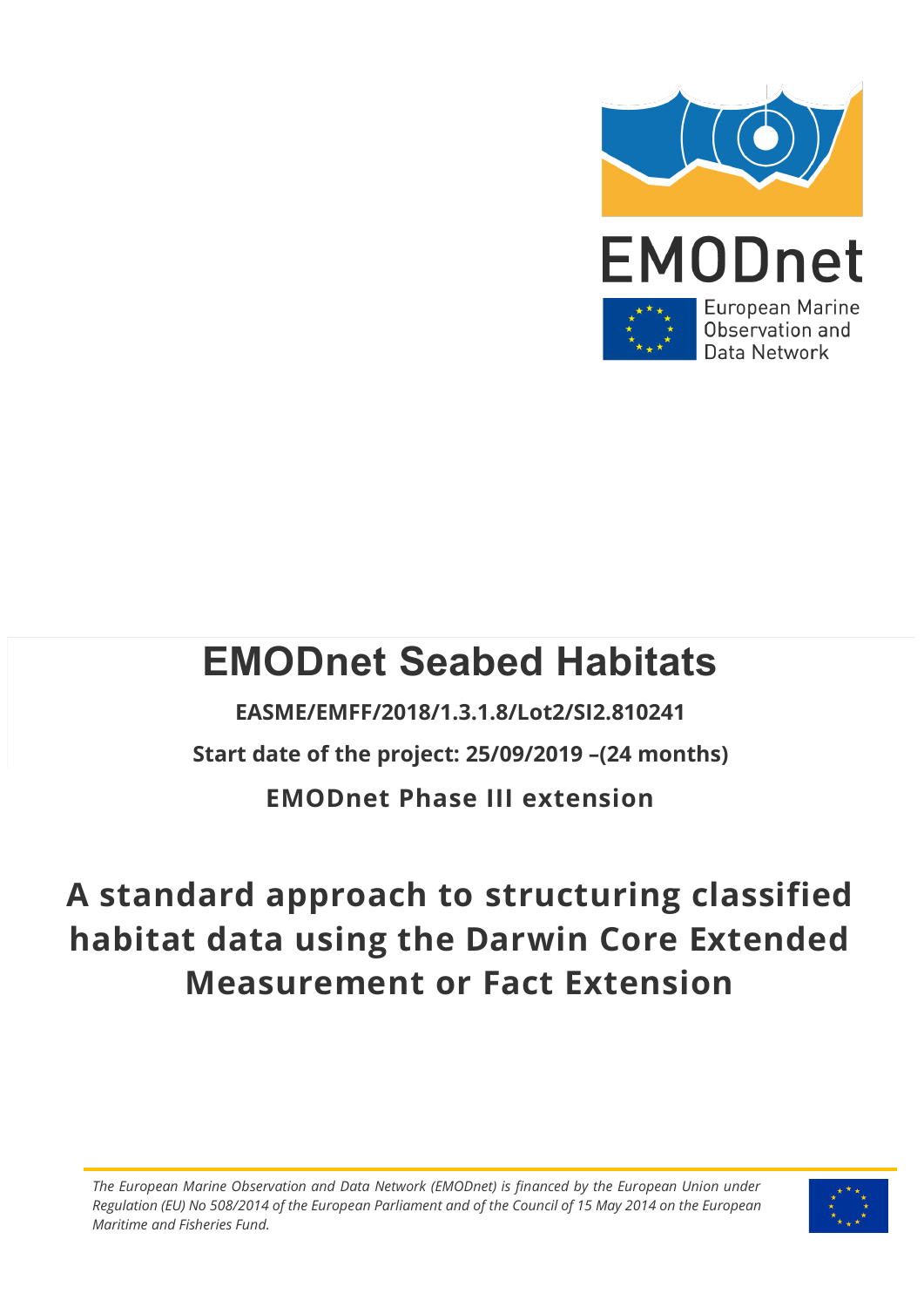

*A standard approach to structuring classified habitat data using the Darwin Core Extended Measurement or Fact Extension*





## **Disclaimer**

The information and views set out in this report are those of the author(s) and do not necessarily reflect the official opinion of the EASME or of the European Commission. Neither the EASME, nor the European Commission, guarantee the accuracy of the data included in this study. Neither the EASME, the European Commission nor any person acting on the EASME's or on the European Commission's behalf may be held responsible for the use which may be made of the information.

#### **Document info**

| Title                                   | A standard approach to structuring classified habitat data using the<br>Darwin Core Extended Measurement or Fact Extension                                                                                                       |
|-----------------------------------------|----------------------------------------------------------------------------------------------------------------------------------------------------------------------------------------------------------------------------------|
| WP title [ref]                          | WP2 – Data Collation [WP2]                                                                                                                                                                                                       |
| Task [ref]                              | Guidance for submitting habitat point data to OBIS [D2.08]                                                                                                                                                                       |
| Authors [affiliation]                   | Graeme Duncan [JNCC], Dan Lear [MBA], Kevin Paxman [MBA], Helen<br>Lillis [JNCC], Lewis Castle [JNCC]                                                                                                                            |
| Dissemination level                     | Public                                                                                                                                                                                                                           |
| Deliverable due date (if<br>applicable) | 15/07/2021                                                                                                                                                                                                                       |
| Keywords and/or short<br>description    | Technical guidance on using the Darwin Core Extended Measurement<br>or Fact Extension in the OBIS-ENV-DATA approach to submit categorised<br>habitat data into EurOBIS maintaining links with associated species<br>occurrences. |

### **Document history**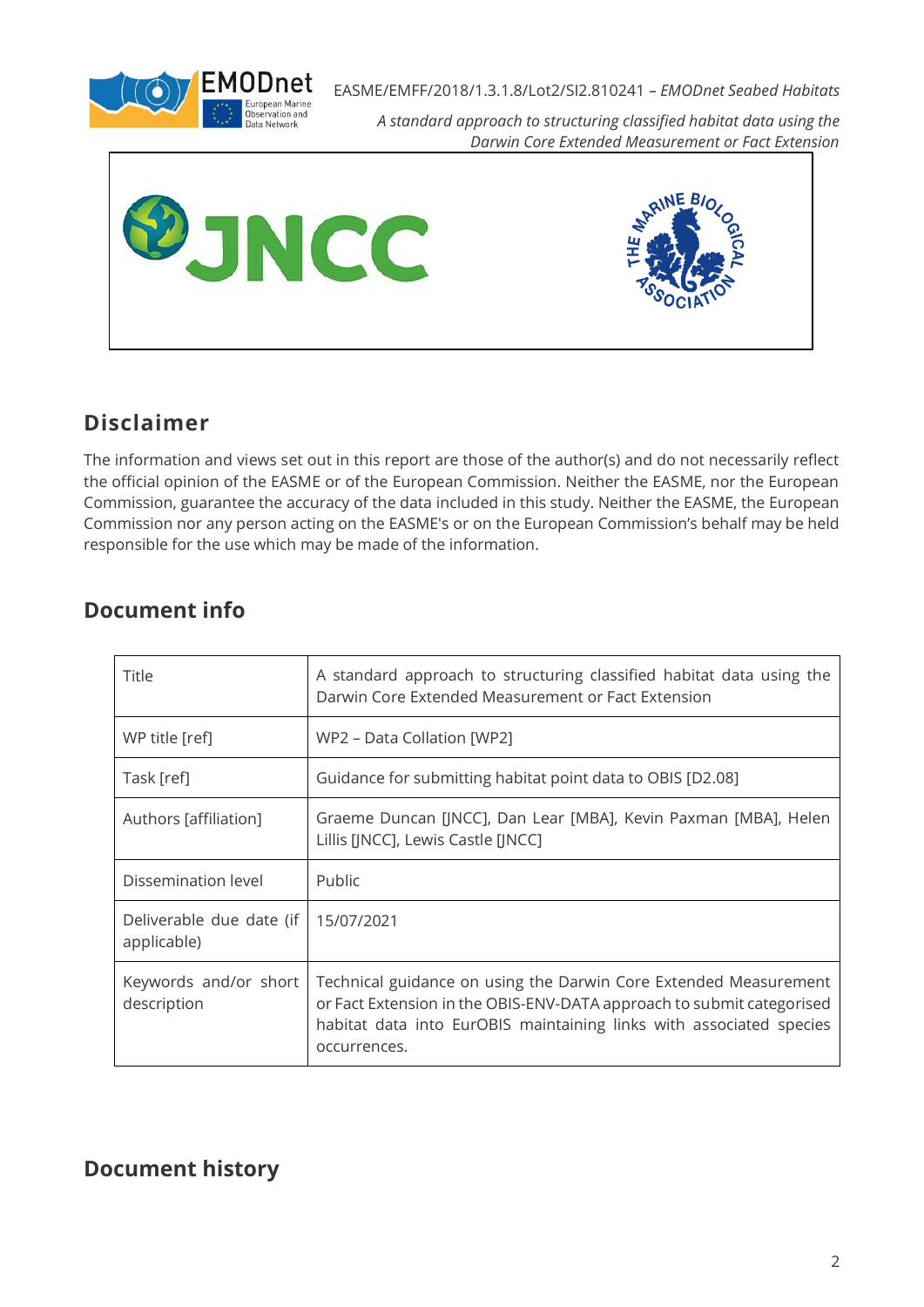

| (Version)   | Authors [affiliation]                                                            | Date       |
|-------------|----------------------------------------------------------------------------------|------------|
| 1.0         | Graeme Duncan [JNCC], Dan Lear [MBA], Kevin Paxman [MBA], Lewis<br>Castle [JNCC] | 30/06/2021 |
| 1.1         | Helen Lillis [JNCC]                                                              | 10/07/2021 |
| Final [1.2] | Graeme Duncan [JNCC]                                                             | 25/07/2021 |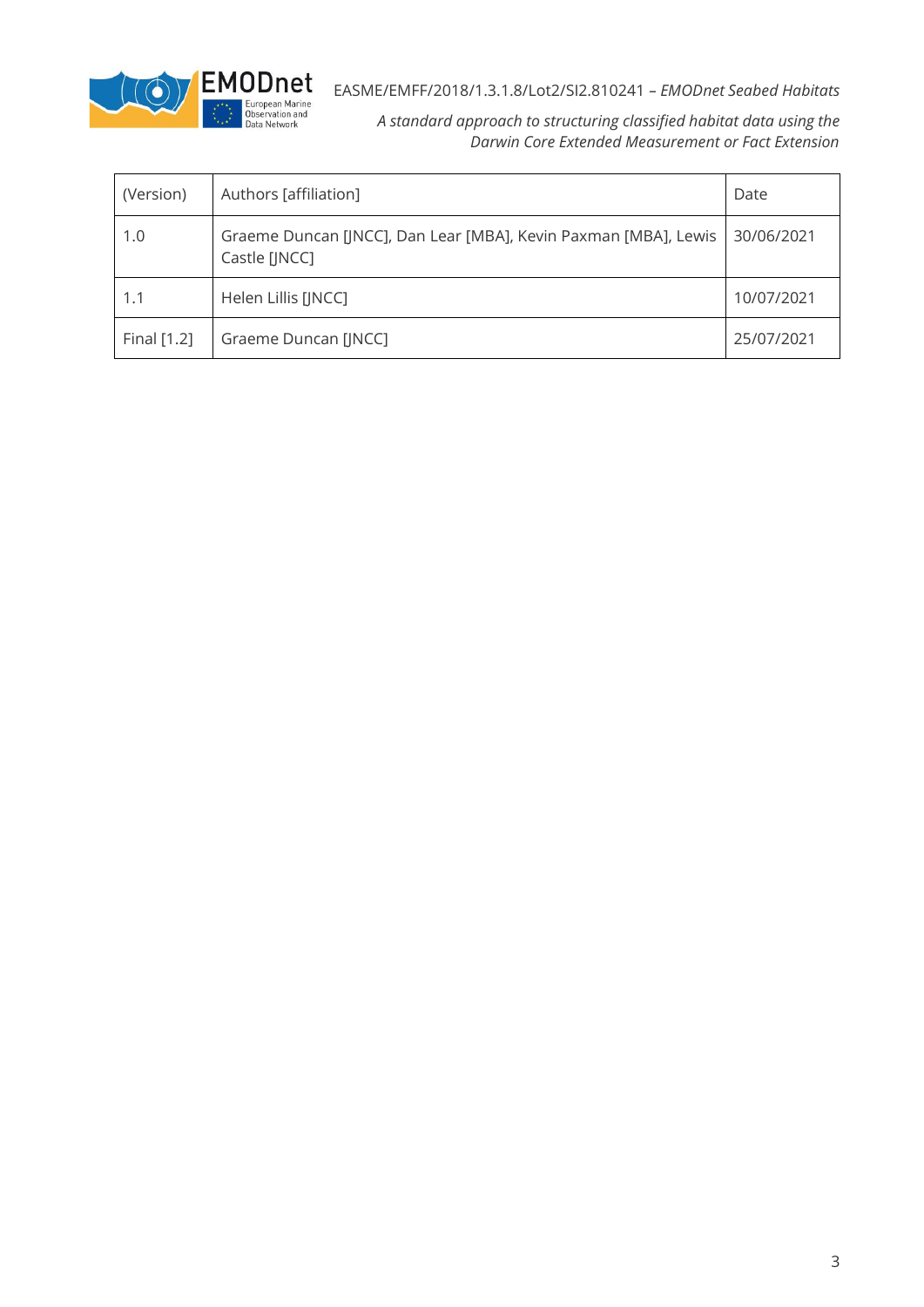

*A standard approach to structuring classified habitat data using the Darwin Core Extended Measurement or Fact Extension*

# **Contents**

|     | A standard approach to submitting classified habitat data to EurOBIS using the    |  |
|-----|-----------------------------------------------------------------------------------|--|
|     |                                                                                   |  |
|     |                                                                                   |  |
|     | 3 Submitting categorised habitat data using Event Core and eMoF  6                |  |
| 3.1 |                                                                                   |  |
| 3.2 |                                                                                   |  |
| 3.3 |                                                                                   |  |
| 3.4 |                                                                                   |  |
| 3.5 | Recommended values for submission of data under common classification systems  10 |  |
|     |                                                                                   |  |
| 4.1 |                                                                                   |  |
| 4.2 |                                                                                   |  |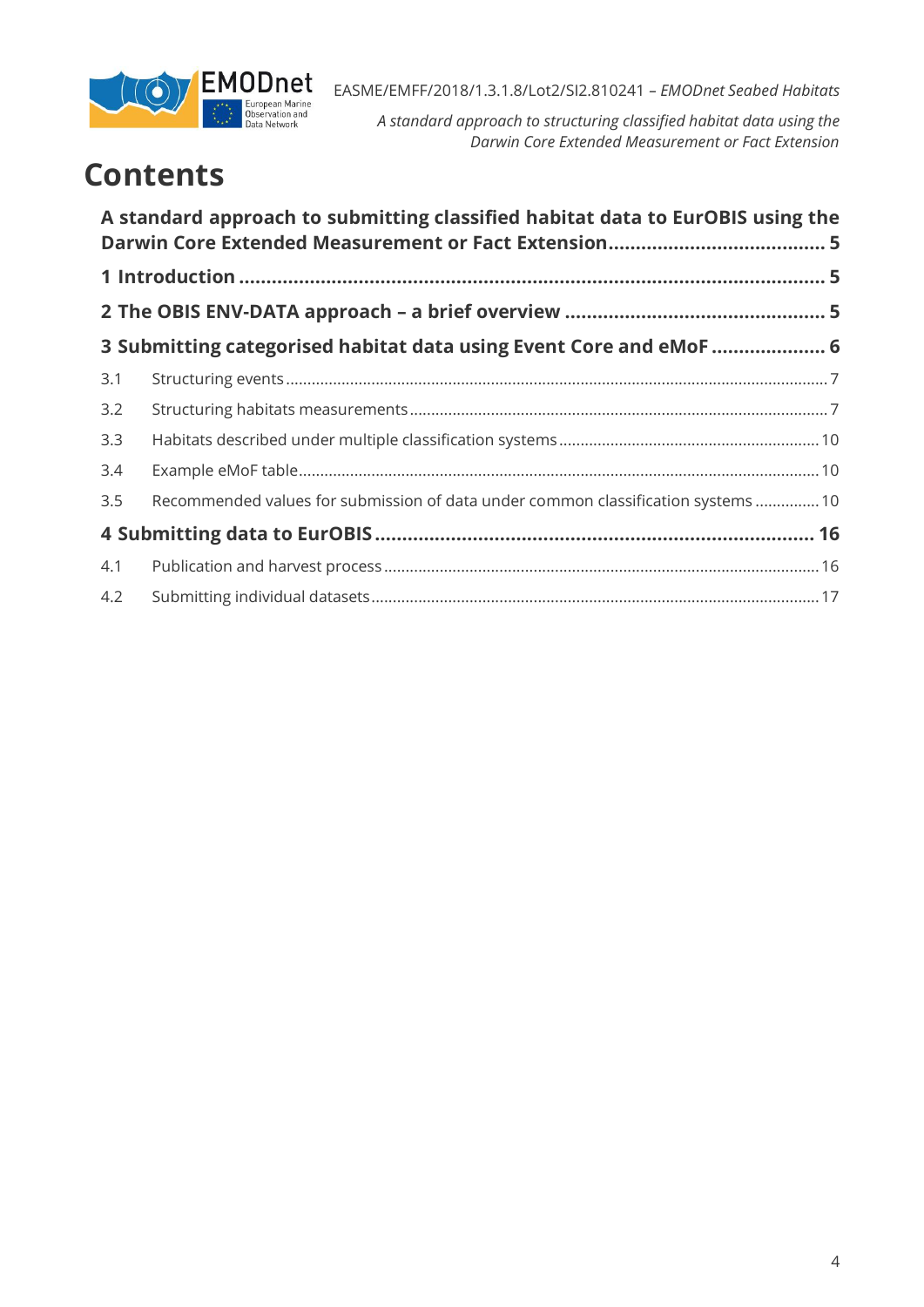

*A standard approach to structuring classified habitat data using the Darwin Core Extended Measurement or Fact Extension*

# <span id="page-4-0"></span>**A standard approach to structuring classified habitat data using the Darwin Core Extended Measurement or Fact Extension**

## <span id="page-4-1"></span>**1 Introduction**

With aims of facilitating international interoperability between disparate benthic habitat data holdings, and improving interoperability and standardisation in increasingly common holistic benthic surveys, capturing both species and habitat information (among other data types), EMODnet Seabed Habitats has worked alongside EMODnet Biology and Ocean Biodiversity Information System<sup>1</sup> (OBIS) colleagues to produce guidance for submitting habitat data in listed classification systems into the OBIS ecosystem.

Recent developments in the Darwin Core<sup>2</sup> international biodiversity data standard include both a move towards an optional event-driven data structure ("Event Core") and the ability to record additional measurements or facts against both events and species occurrences.

Both developments provide the framework for the low-friction submission of habitat data in the EurOBIS<sup>3</sup> European node of OBIS, alongside species occurrence information, bringing together these two important data types and enabling holistic biodiversity datasets to be aggregated at a European scale.

A standard approach to structuring habitat measurements is key to making it discoverable, understood and reusable. This short guidance document describes a recommended approach agreed between EMODnet Seabed Habitats, EMODnet Biology and OBIS for structuring habitat information in preparation for submission to EurOBIS.

Within this document, the term "habitat" is used in the broadest sense, covering physical habitats, biotopes, biocenoses and communities.

## <span id="page-4-2"></span>**2 The OBIS ENV-DATA approach – a brief overview**

With a move to capturing valuable additional data and parameters alongside species occurrences, EurOBIS now accepts data in the "Event Core" data structure. In this structure, the central unit around which other records relate is an "event". An event can be at any level of granularity (e.g., cruise, transect, sample, subsample), and events can be hierarchical, linking up to parent events in the case of a multisample structured dataset. Occurrences are then associated with the most granular event in which they occurred.

<sup>1</sup> <https://obis.org/>

<sup>2</sup> <https://dwc.tdwg.org/>

<sup>3</sup> <https://www.eurobis.org/>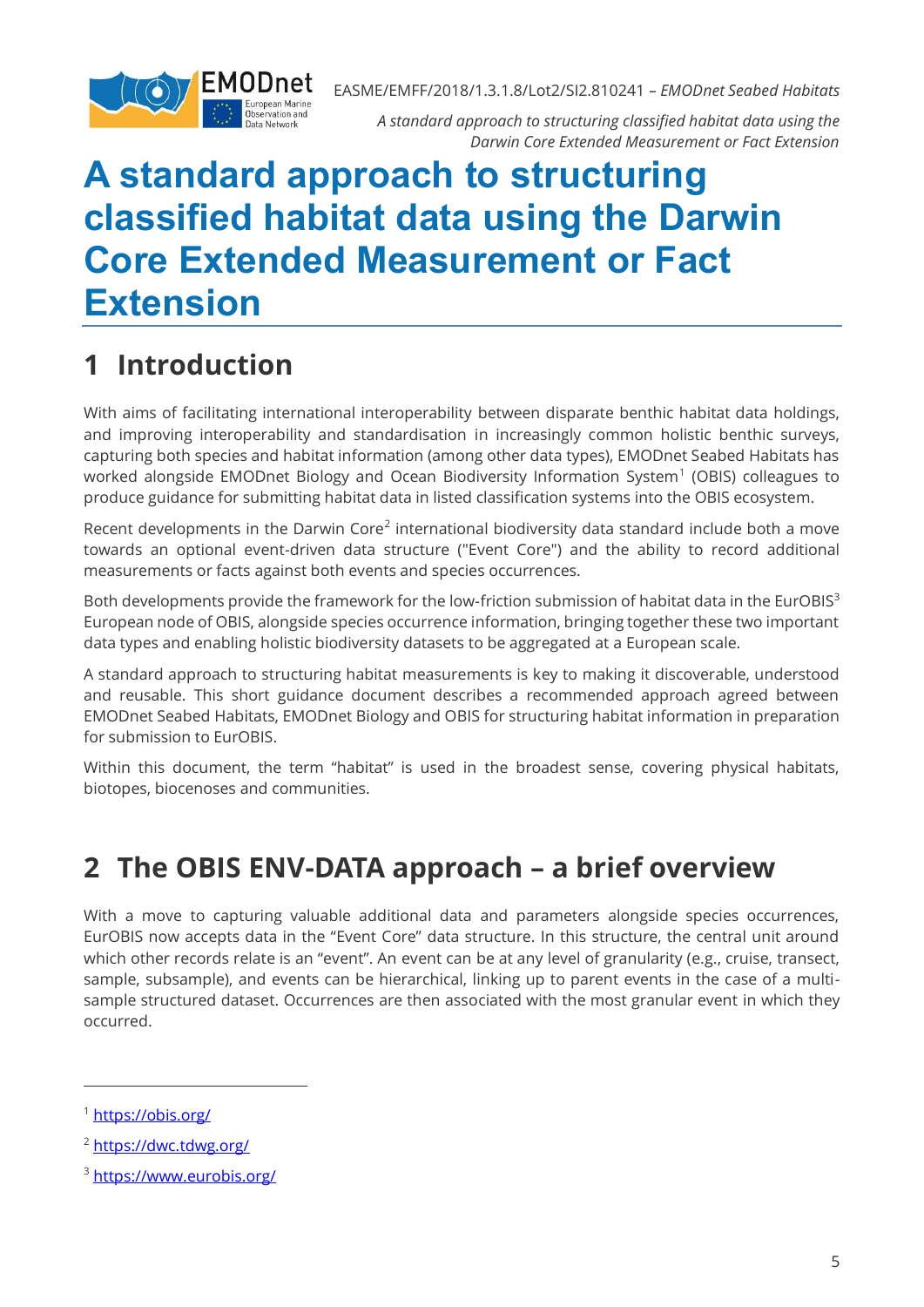

*A standard approach to structuring classified habitat data using the Darwin Core Extended Measurement or Fact Extension*

With this core approach, the "ExtendedMeasurementOrFact"<sup>4</sup> (eMoF) extension, can then be used to associate any relevant measurement or fact against either an Occurrence or Event (see **Error! Reference source not found.**), so long as the measurement or fact is adequately and consistently documented and described, ideally associated with a managed and publicly accessible controlled vocabulary such as the [NERC Vocab Server.](https://vocab.nerc.ac.uk/)



**Figure 1. Overview of the ENV-DATA approach from [https://obis.org/manual/dataformat](https://obis.org/manual/dataformat/)**

Further detailed information on the ENV-DATA approach can be found at [https://obis.org/manual/dataformat.](https://obis.org/manual/dataformat/)

## <span id="page-5-0"></span>**3 Submitting categorised habitat data using Event Core and eMoF**

Submitting categorised habitat information using the ENV-DATA is no different at the abstract level than other measurements of biodiversity.

<sup>&</sup>lt;sup>4</sup> An adaptation of the original "MeasurementOrFact" extension, which could, among other differences, only be associated with Occurrences.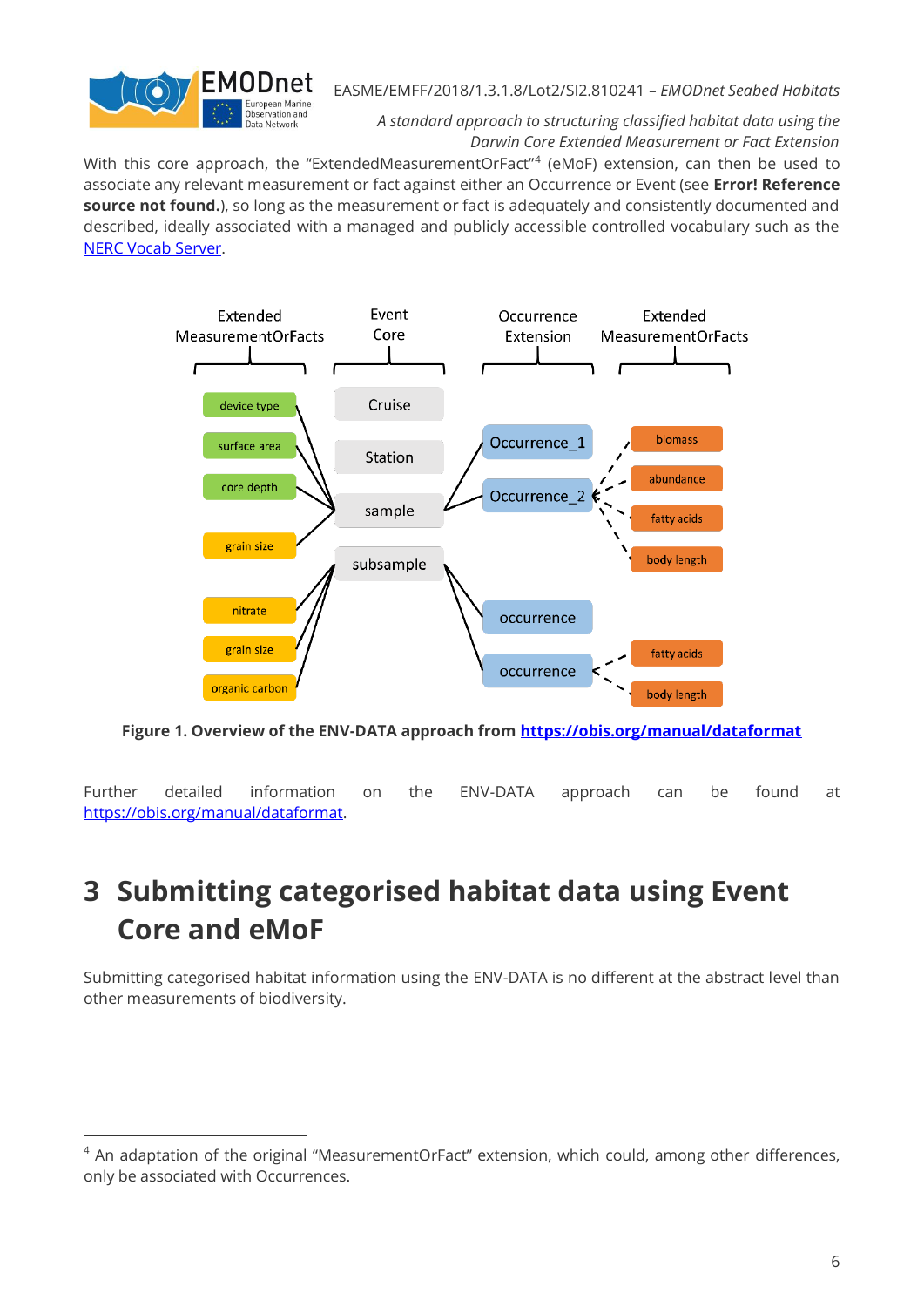

*A standard approach to structuring classified habitat data using the Darwin Core Extended Measurement or Fact Extension*

### <span id="page-6-0"></span>**3.1 Structuring events**

When providing habitat data under EMOF, events should be presented in enough granularity to provide both precision of the location and time of the habitat occurrence, and to allow for multiple habitat occurrences to be determined.

Most habitats are recorded at the sample or subsample event level, and as such a valid event record should be created for every habitat observation, with the corresponding sample or subsample information attached and sufficient detail to allow and end-user to accurately determine the habitat presence. Each eMoF record of a habitat then relates to its specific event only.

For example, if different habitats occurred along segments of a video tow, an event should be created for each segment, to allow maximum granularity, with the corresponding habitat eMoF record relating to the segment event identifier.

Including parent events is preferred and encouraged, for good data stewardship, but is not essential.

#### <span id="page-6-1"></span>**3.2 Structuring habitats measurements**

The structure of a generic record in the eMoF table is detailed in [Table 1.](#page-6-2)

| Field              | Description                                                                                                                                                                                                                                                                                                                                                                                                        |
|--------------------|--------------------------------------------------------------------------------------------------------------------------------------------------------------------------------------------------------------------------------------------------------------------------------------------------------------------------------------------------------------------------------------------------------------------|
| id                 | The Event Id under which the measurement is associated                                                                                                                                                                                                                                                                                                                                                             |
| measurementID      | An identifier for the MeasurementOrFact (information pertaining to<br>measurements, facts, characteristics, or assertions). May be a global<br>unique identifier or an identifier specific to the data set.                                                                                                                                                                                                        |
| occurrenceID       | The identifier of the occurrence the measurement or fact refers to.<br>If not applicable, it should be left empty.                                                                                                                                                                                                                                                                                                 |
| measurementType    | The nature of the measurement, fact, characteristic, or assertion.<br>Recommended best practice is to use a controlled vocabulary.                                                                                                                                                                                                                                                                                 |
| measurementTypeID  | An identifier for the measurementType (global unique identifier,<br>URI). The identifier should reference the measurementType in a<br>vocabulary.                                                                                                                                                                                                                                                                  |
|                    | It is recommended to use a term from the "P01" vocabulary on the<br>NERC vocabulary server where possible.                                                                                                                                                                                                                                                                                                         |
| measurementValue   | The value of the measurement, fact, characteristic, or assertion.                                                                                                                                                                                                                                                                                                                                                  |
| measurementValueID | An identifier for facts stored in the column measurementValue<br>(global unique identifier, URI). This identifier can reference a<br>controlled vocabulary (e.g. for sampling instrument names,<br>methodologies, life stages) or reference a methodology paper with<br>a DOI. When the measurementValue refers to a value and not to a<br>fact, the measurementvalueID has no meaning and should remain<br>empty. |

<span id="page-6-2"></span>**Table 1: A generic description of each field contained within eMoF table.**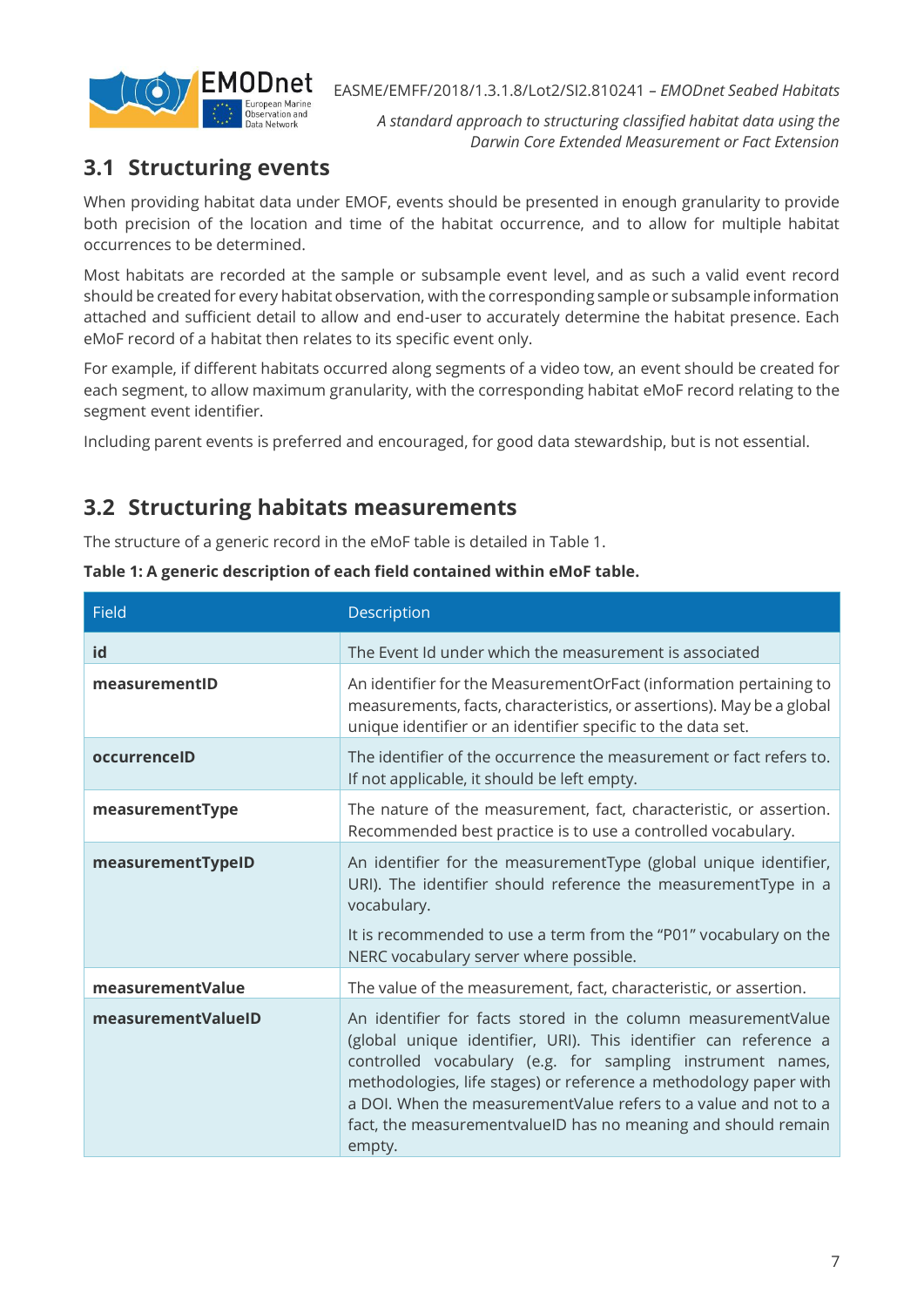

*A standard approach to structuring classified habitat data using the Darwin Core Extended Measurement or Fact Extension*

| measurementUnit           | The units associated with the measurementValue. Recommended<br>best practice is to use the International System of Units (SI).                              |
|---------------------------|-------------------------------------------------------------------------------------------------------------------------------------------------------------|
| measurementUnitID         | An identifier for the measurementUnit (global unique identifier,<br>URI). The identifier should reference the measurementUnit in a<br>vocabulary.           |
| measurementAccuracy       | The description of the potential error associated with the<br>measurementValue.                                                                             |
| measurementDeterminedDate | The date on which the MeasurementOrFact was<br>made.<br>Recommended best practice is to use an encoding scheme, such as<br>ISO 8601:2004(E)                 |
| measurementDeterminedBy   | A list (concatenated and separated) of names of people, groups, or<br>organizations<br>who<br>determined<br>the<br>value<br>the<br>οf<br>MeasurementOrFact. |
| measurementMethod         | A description of or reference to (publication, URI) the method or<br>protocol used to determine the measurement, fact, characteristic,<br>or assertion.     |
| measurementRemarks        | Comments or notes accompanying the MeasurementOrFact.                                                                                                       |

Within the context of the description of habitats within defined classifications systems, the general approach taken is that:

- the measurementType asserts that **the measurement is of a habitat within the context of a specific classification system** itself
- the **measurementValue contains the class of the habitat** being described.

The use of mesurementTypeID and measurementValueID then remain as described in the eMoF standard, providing an identifier, preferably machine readable, to the term. A measurement describing a habitat is also unitless.

Therefore, when providing measurement records in the context of habitats, the eMoF fields should be used as detailed in [Table 2.](#page-7-0)

<span id="page-7-0"></span>**Table 2: A description of each field contained within eMoF table, in the context of describing habitat data.**

| <b>Field</b>    | <b>Description</b>                                                                                                                                                                                     |
|-----------------|--------------------------------------------------------------------------------------------------------------------------------------------------------------------------------------------------------|
| id              | The Event Id in which the habitat occurred or was observed.                                                                                                                                            |
| measurementID   | A unique identifier for the measurement                                                                                                                                                                |
| measurementType | A text string describing that the measurement is a description of<br>habitat by classification to a term, and including both the<br>classification system name and classification system version used. |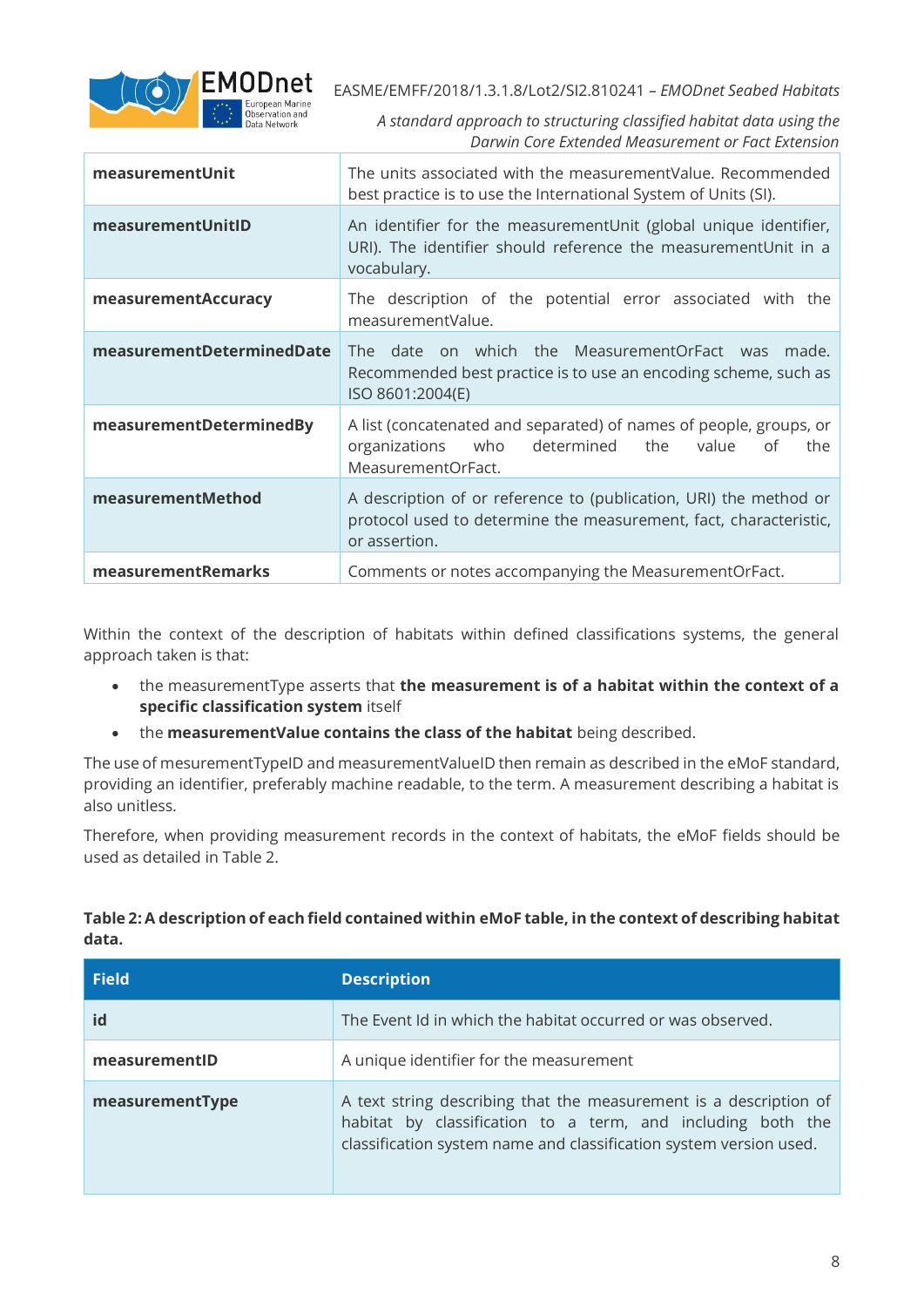

|                               | For example:                                                                                                                                                                                                                                          |
|-------------------------------|-------------------------------------------------------------------------------------------------------------------------------------------------------------------------------------------------------------------------------------------------------|
|                               | "Description of habitat by classification to a term from the EUNIS habitat<br>classification system (version 2007)"                                                                                                                                   |
| measurementTypeID             | A machine-readable URI or DOI reference describing the (version of<br>the) classification system itself.                                                                                                                                              |
|                               | For example:                                                                                                                                                                                                                                          |
|                               | "https://dd.eionet.europa.eu/vocabulary/biodiversity/eunishabitats/"                                                                                                                                                                                  |
| measurementValue              | The class of habitat being described. If the habitat classification<br>makes use of short-codes for its terms (such as EUNIS), both the code<br>and class name should be used, to aid the end-user in understanding<br>the value.                     |
|                               | For example:                                                                                                                                                                                                                                          |
|                               | "A5.36 (Circalittoral fine mud)"                                                                                                                                                                                                                      |
| measurementValueID            | If available, a machine-readable URI describing the habitat class in<br>"measurementValue".                                                                                                                                                           |
|                               | For example:                                                                                                                                                                                                                                          |
|                               | "https://dd.eionet.europa.eu/vocabulary/biodiversity/eunishabitats/A5.3<br>6''                                                                                                                                                                        |
| measurementAccuracy           | Remarks concerning the accuracy of the determination of the habitat<br>class, such as may affect confidence in the habitat.                                                                                                                           |
|                               | For example:                                                                                                                                                                                                                                          |
|                               | "Uncertain - Biological zone inferred from modelled data"                                                                                                                                                                                             |
| measurementDeterminedDat<br>е | The date on which the habitat class was attributed to the<br>observation. Note this is not necessarily identical to the date of<br>sampling, for example in videography that is analysed post-cruise.                                                 |
| measurementDeterminedBy       | The individual(s) or organisation(s) who attributed this habitat class<br>to the observation. Note that this field may contain personal data, it<br>is up to the organisation submitting data to EurOBIS to process these<br>personal data correctly. |
| measurementMethod             | A description of the method used to determine the habitat class, if<br>an identifiable method was undertaken.                                                                                                                                         |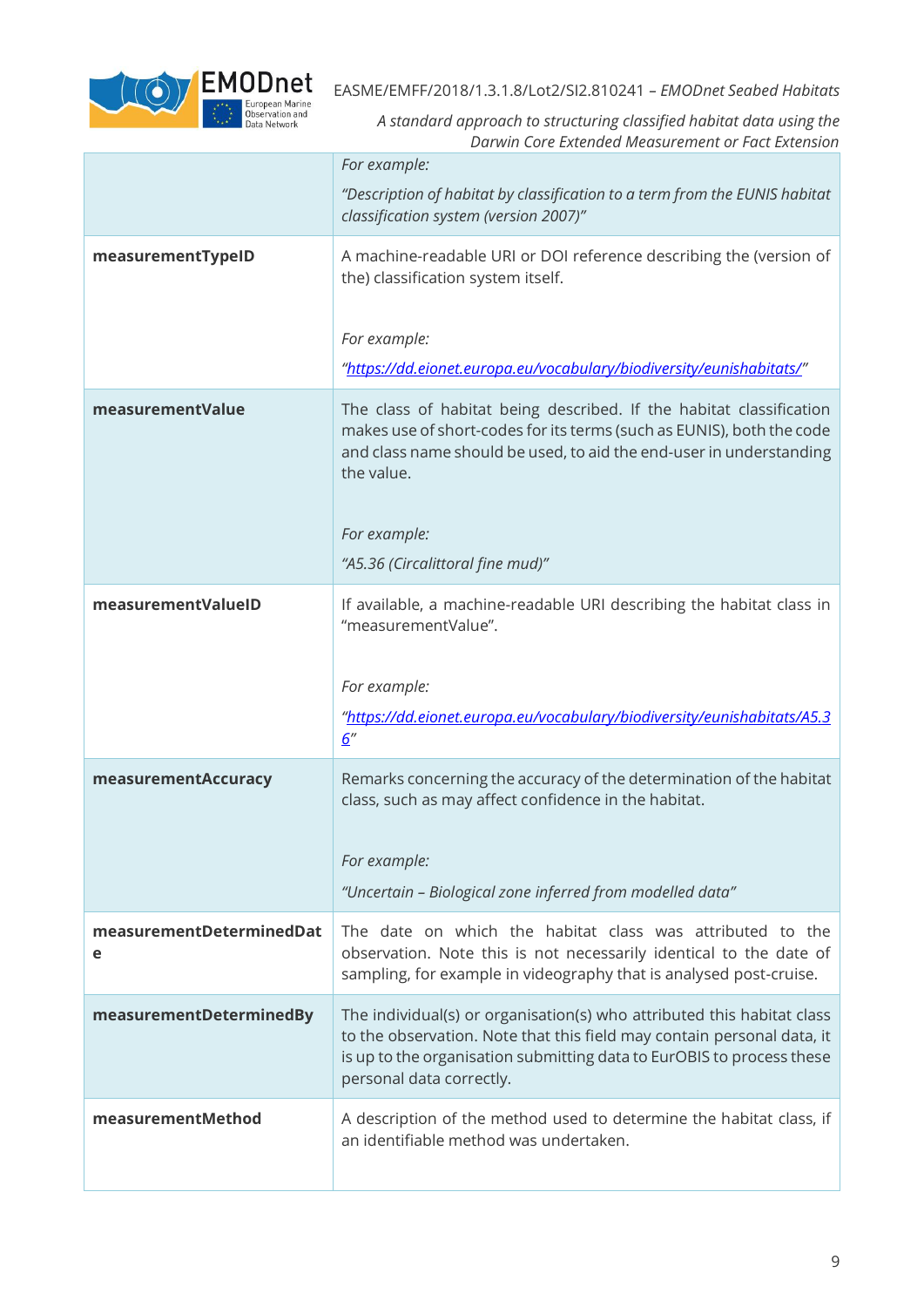

*A standard approach to structuring classified habitat data using the Darwin Core Extended Measurement or Fact Extension*

|                    | For example:                                             |
|--------------------|----------------------------------------------------------|
|                    | "Cluster analysis; Expert judgement"                     |
| measurementRemarks | Any further remarks on the habitat or its determination. |

#### <span id="page-9-0"></span>**3.3 Habitats described under multiple classification systems**

Any habitat occurrence may be, and often is, described under more than one classification system, where such classifications cover different aspects of the habitat, are used for specific reporting requirements, or cover a different geographic scope (e.g. National and European classification systems).

This situation is adequately handled under ENV-DATA by creating separate eMoF records for each habitat description, while referring to the same id for the relevant event. If habitats were directly translated between classification systems (for example using a lookup table), this should be recorded in the measurementMethod field of the derived habitat, noting the measurementID of the source habitat if possible.

#### <span id="page-9-1"></span>**3.4 Example eMoF table**

An example of how the eMoF table can be populated in the context of submitting habitat data is given in [Table 3.](#page-10-0) The example provides insight into how records can be split by transect ("VidTR11" and "VidTR38" in the example), video segments ("SegA" and "SegB" for each transect in the example) and habitat type.

Within these samples, the habitat was first categorised under the Marine Habitat Classification for Britain and Ireland, before being translated into EUNIS using a lookup table. A few years later, these records were determined to be examples of biogenic Reef under the EU's Habitats Directive and each subsequently categorised for a third time.

## <span id="page-9-2"></span>**3.5 Recommended values for submission of data under common classification systems**

#### **Last updated: 2021-06-21.**

A list of recommended values for users to submit under the 'measurementType', 'measurementTypeID' and 'measurementValueID terms list' fields are detailed in [Table 4.](#page-13-0) For identifiers that currently do not have a machine-readable endpoint, EMODnet Seabed Habitats are working with existing infrastructures to generate terms, and will update this table as new codelists and terms become available.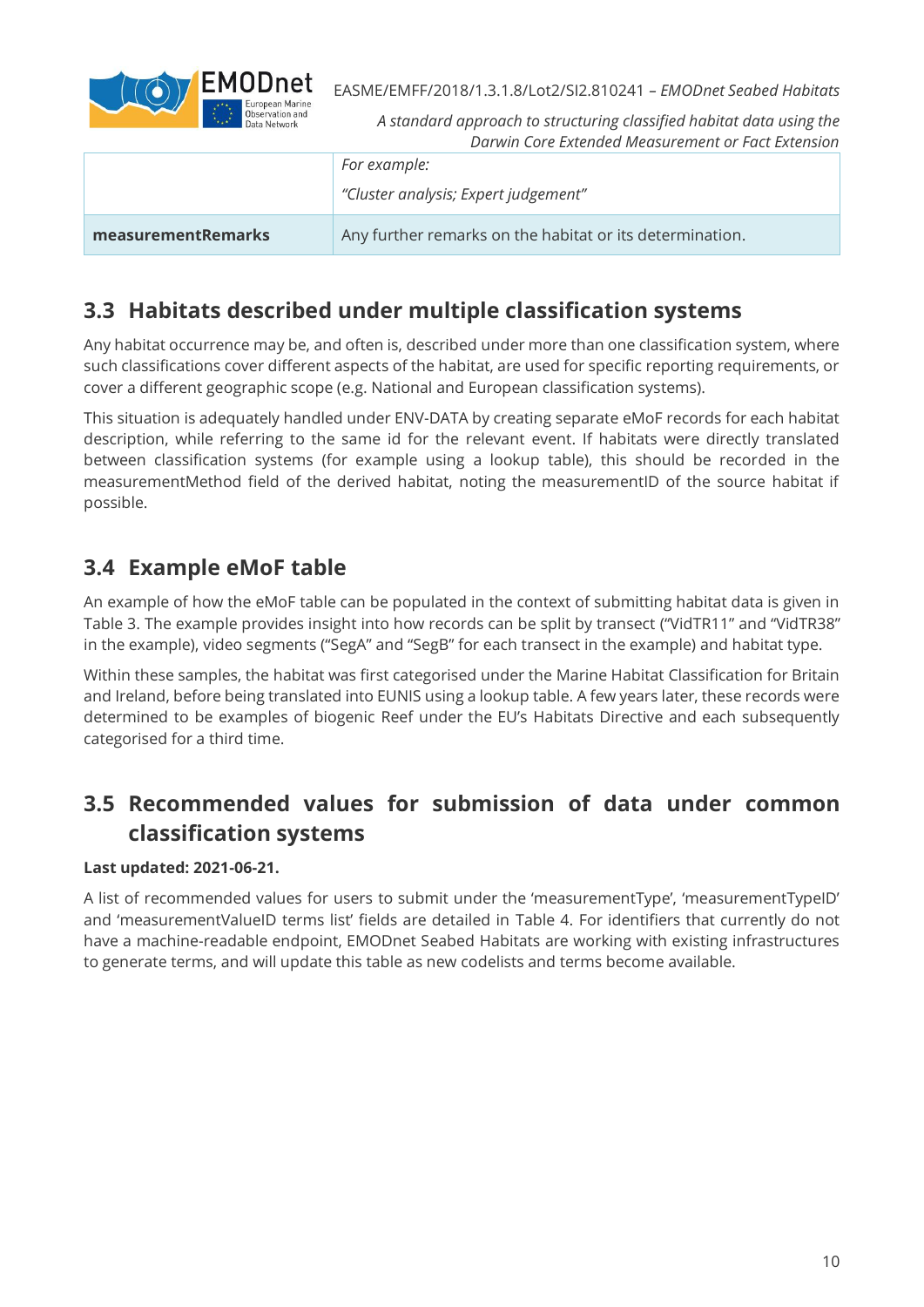| id                     | measure<br>mentID | measurementT<br>ype                                                                                                                                                                      | measurementTypeID                                                      | measurem<br>entValue                                                                                   | measurementValueID                                                                 | measureme<br>ntAccuracy                  | measuremen<br>tDetermined<br><b>Date</b> | measuremen<br>tDetermined<br>By | measurementM<br>ethod                                                                                                         | measureme<br><b>ntRemarks</b>                                                                          |
|------------------------|-------------------|------------------------------------------------------------------------------------------------------------------------------------------------------------------------------------------|------------------------------------------------------------------------|--------------------------------------------------------------------------------------------------------|------------------------------------------------------------------------------------|------------------------------------------|------------------------------------------|---------------------------------|-------------------------------------------------------------------------------------------------------------------------------|--------------------------------------------------------------------------------------------------------|
| Surv1 VidT<br>R11_SegA | Surv1 m<br>eas612 | Description of<br>habitat by<br>classification to<br>a term from<br><b>EUNIS</b> (version<br>$2007-11$                                                                                   | https://dd.eionet.europa.eu/vocabul<br>ary/biodiversity/eunishabitats/ | A5.611<br>(Sabellaria<br>spinulosa<br>on stable<br>circalittora<br>I mixed<br>sediment)                | http://dd.eionet.europa.eu/vocabularyconc<br>ept/biodiversity/eunishabitats/A5.611 | Certain                                  | 01/02/2010                               | JNCC, UK                        | Derived via<br>lookup from UK<br>habitat class<br>(Surv1_meas613<br>) - exact match                                           |                                                                                                        |
| Surv1_VidT<br>R11_SegA | Surv1_m<br>eas613 | Description of<br>habitat by<br>classification to<br>a term from<br>the JNCC's<br>Marine Habitat<br>Classification<br>for Britain and<br><b>Ireland Version</b><br>15.03<br>(SDN: M21:') | http://vocab.nerc.ac.uk/collection/P<br>01/current/UKMH1503/           | SS.SBR.Po<br>R.SspiMx<br>(Sabellaria<br>spinulosa<br>on stable<br>circalittora<br>I mixed<br>sediment) | http://vocab.nerc.ac.uk/collection/M21/cur<br>rent/JNCCMNCR00001112/               | Certain                                  | 01/02/2010                               | JNCC, UK                        | Expert<br>judgement                                                                                                           |                                                                                                        |
| Surv1_VidT<br>R11_SegA | Surv1 m<br>eas614 | Description of<br>habitat by<br>classification to<br>a term from EU<br>Habitats<br><b>Directive Annex</b>                                                                                | http://dd.eionet.europa.eu/vocabul<br>ary/biodiversity/n2000habitats/  | 1170<br>(Reefs)                                                                                        | http://dd.eionet.europa.eu/vocabularyconc<br>ept/biodiversity/n2000habitats/1170   | No reefiness<br>assessment<br>undertaken | 11/12/2018                               | <b>JNCC, UK</b>                 | Derived via<br>lookup from UK<br>habitat class<br>(Surv1 meas613<br>) - source class<br>contained within<br>destination class | Biogenic<br>reefs form a<br>subtype of<br>Annex 1<br>reef, safe<br>translation<br>between<br>habitats. |
| Surv1_VidT<br>R11_SegB | Surv1 m<br>eas615 | Description of<br>habitat by<br>classification to<br>a term from<br><b>EUNIS</b> (version<br>$2007-11$                                                                                   | https://dd.eionet.europa.eu/vocabul<br>ary/biodiversity/eunishabitats/ | A5.625<br>(Mytilus<br>edulis<br>beds on<br>sublittoral<br>sediment)                                    | http://dd.eionet.europa.eu/vocabularyconc<br>ept/biodiversity/eunishabitats/A5.625 | Certain                                  | 01/02/2010                               | JNCC, UK                        | Derived via<br>lookup from UK<br>habitat class<br>(Surv1_meas616<br>) - exact match                                           |                                                                                                        |

**Table 3. Example of how the eMoF table is populated in the context of submitting habitat data.** 

<span id="page-10-0"></span>*The European Marine Observation and Data Network (EMODnet) is financed by the European Union under Regulation (EU) No 508/2014 of the European Parliament and of the Council of 15 May 2014 on the European Maritime and Fisheries Fund.*

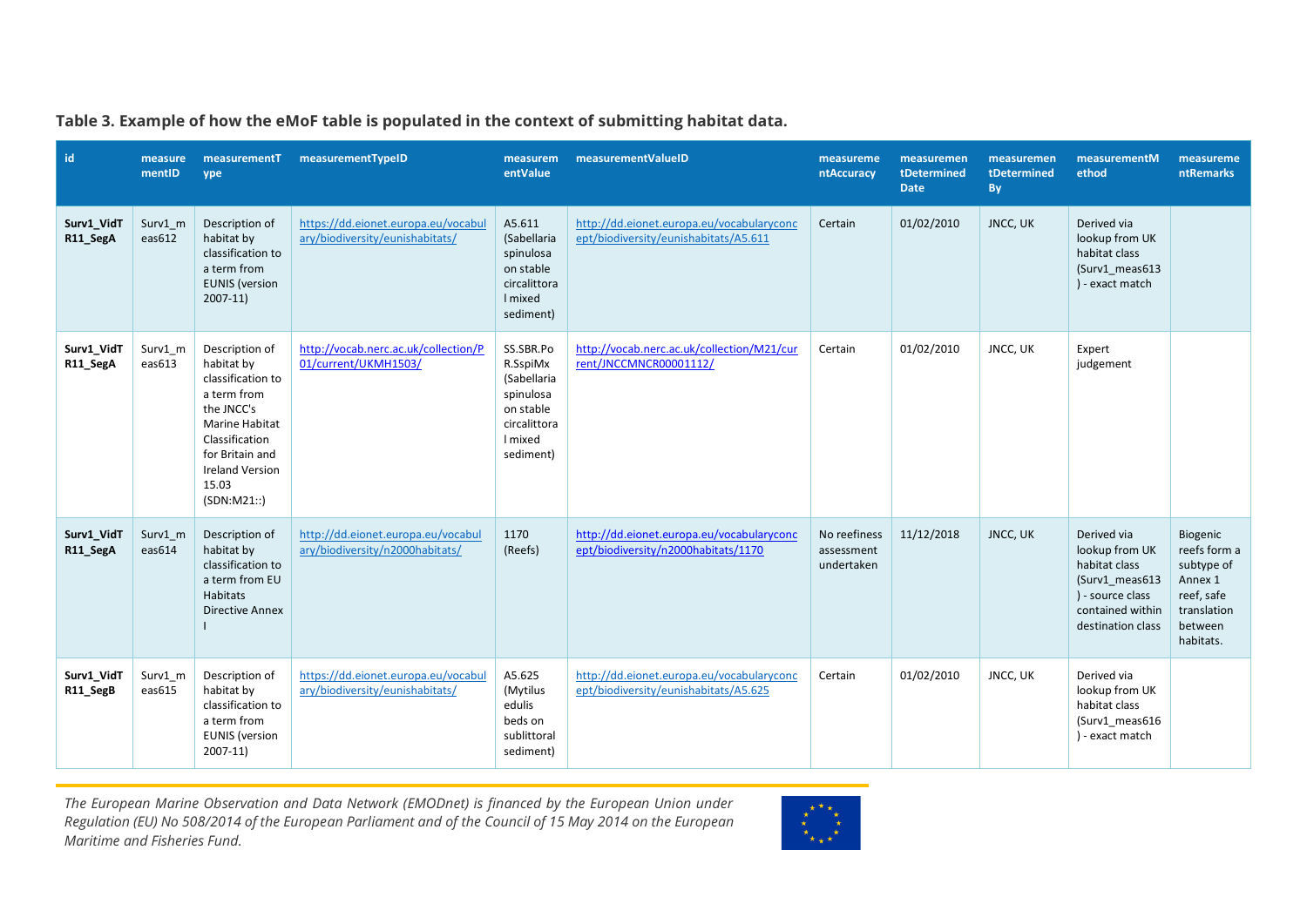

|  |  | A standard approach to structuring classified habitat data using the Darwin Core Extended Measurement or Fact Extension |  |
|--|--|-------------------------------------------------------------------------------------------------------------------------|--|
|  |  |                                                                                                                         |  |

| <b>id</b>              | measure<br>mentID | ype                                                                                                                                                                                             | measurementT measurementTypeID                                         | entValue                                                                                               | measurem measurementValueID                                                        | measureme<br>ntAccuracy                  | measuremen<br>tDetermined<br><b>Date</b> | measuremen<br>tDetermined<br><b>By</b> | measurementM<br>ethod                                                                                                         | measureme<br><b>ntRemarks</b>                                                                          |
|------------------------|-------------------|-------------------------------------------------------------------------------------------------------------------------------------------------------------------------------------------------|------------------------------------------------------------------------|--------------------------------------------------------------------------------------------------------|------------------------------------------------------------------------------------|------------------------------------------|------------------------------------------|----------------------------------------|-------------------------------------------------------------------------------------------------------------------------------|--------------------------------------------------------------------------------------------------------|
| Surv1_VidT<br>R11_SegB | Surv1 m<br>eas616 | Description of<br>habitat by<br>classification to<br>a term from<br>the JNCC's<br><b>Marine Habitat</b><br>Classification<br>for Britain and<br><b>Ireland Version</b><br>15.03<br>(SDN: M21:') | http://vocab.nerc.ac.uk/collection/P<br>01/current/UKMH1503/           | SS.SBR.SM<br>us.MytSS<br>(Mytilus<br>edulis<br>beds on<br>sublittoral<br>sediment)                     | http://vocab.nerc.ac.uk/collection/M21/cur<br>rent/JNCCMNCR00001202/               | Certain                                  | 01/02/2010                               | <b>JNCC, UK</b>                        | Expert<br>judgement                                                                                                           |                                                                                                        |
| Surv1_VidT<br>R11_SegB | Surv1 m<br>eas617 | Description of<br>habitat by<br>classification to<br>a term from EU<br>Habitats<br><b>Directive Annex</b><br>$\mathbf{I}$                                                                       | http://dd.eionet.europa.eu/vocabul<br>ary/biodiversity/n2000habitats/  | 1170<br>(Reefs)                                                                                        | http://dd.eionet.europa.eu/vocabularyconc<br>ept/biodiversity/n2000habitats/1170   | No reefiness<br>assessment<br>undertaken | 11/12/2018                               | JNCC, UK                               | Derived via<br>lookup from UK<br>habitat class<br>(Surv1 meas616<br>) - source class<br>contained within<br>destination class | Biogenic<br>reefs form a<br>subtype of<br>Annex 1<br>reef, safe<br>translation<br>between<br>habitats. |
| Surv1_VidT<br>R38_SegB | Surv1 m<br>eas618 | Description of<br>habitat by<br>classification to<br>a term from<br><b>EUNIS</b> (version<br>$2007-11$                                                                                          | https://dd.eionet.europa.eu/vocabul<br>ary/biodiversity/eunishabitats/ | A5.611<br>(Sabellaria<br>spinulosa<br>on stable<br>circalittora<br>I mixed<br>sediment)                | http://dd.eionet.europa.eu/vocabularyconc<br>ept/biodiversity/eunishabitats/A5.611 | Certain                                  | 21/06/2011                               | JNCC, UK                               | Derived via<br>lookup from UK<br>habitat class<br>(Surv1_meas619<br>) - exact match                                           |                                                                                                        |
| Surv1_VidT<br>R38_SegB | Surv1_m<br>eas619 | Description of<br>habitat by<br>classification to<br>a term from<br>the JNCC's<br>Marine Habitat<br>Classification<br>for Britain and<br><b>Ireland Version</b><br>15.03<br>(SDN: M21:')        | http://vocab.nerc.ac.uk/collection/P<br>01/current/UKMH1503/           | SS.SBR.Po<br>R.SspiMx<br>(Sabellaria<br>spinulosa<br>on stable<br>circalittora<br>I mixed<br>sediment) | http://vocab.nerc.ac.uk/collection/M21/cur<br>rent/JNCCMNCR00001112/               | Certain                                  | 21/06/2011                               | JNCC, UK                               | Expert<br>judgement                                                                                                           |                                                                                                        |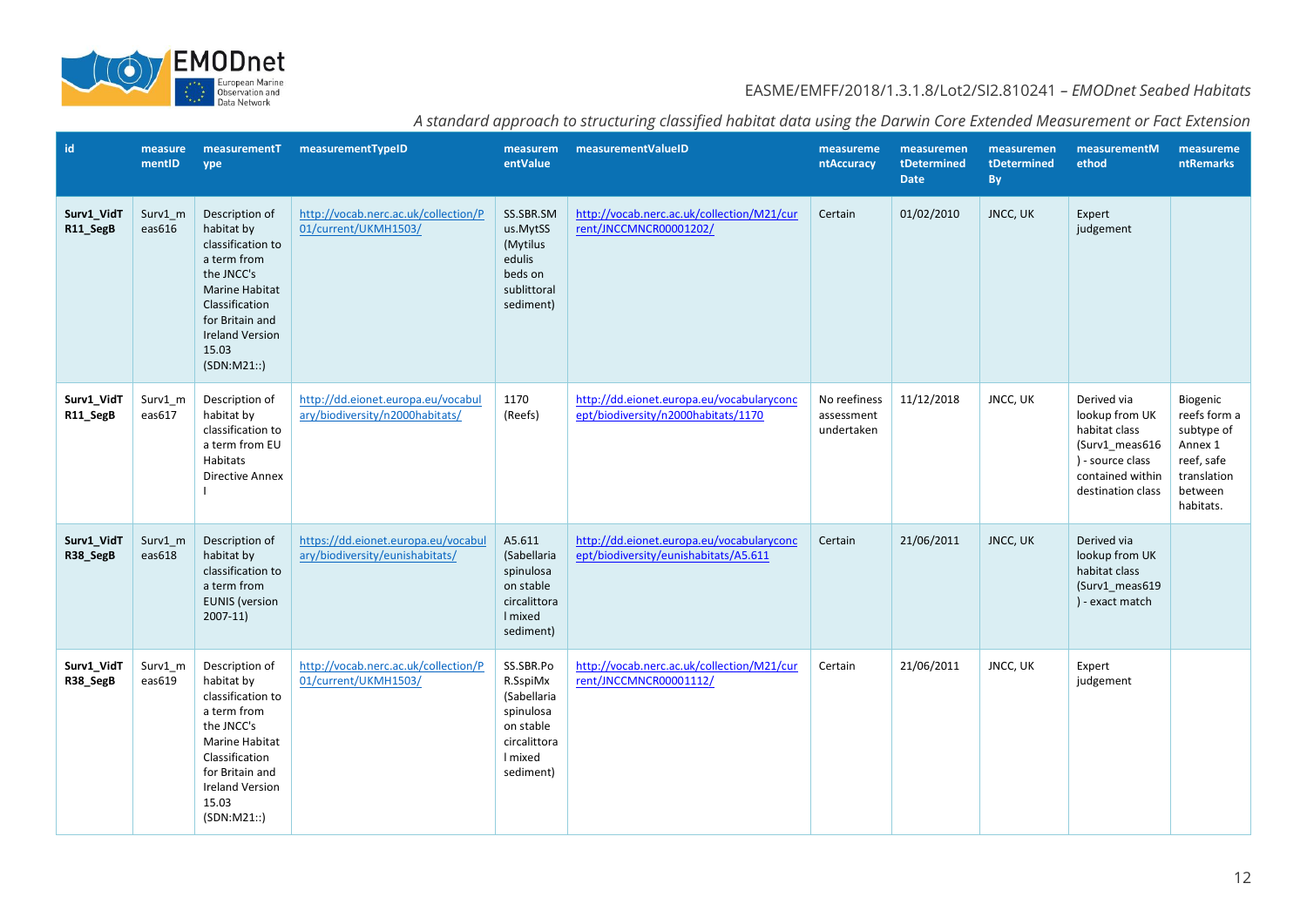

| l id                   | measure<br>mentID | measurementT<br>ype                                                                                | measurementTypeID                                                     | measurem<br>entValue | measurementValueID                                                               | measureme<br>ntAccuracy                  | measuremen<br>tDetermined<br><b>Date</b> | measuremen<br>tDetermined<br>By | measurementM<br>ethod                                                                                                         | measureme<br>ntRemarks                                                                                 |
|------------------------|-------------------|----------------------------------------------------------------------------------------------------|-----------------------------------------------------------------------|----------------------|----------------------------------------------------------------------------------|------------------------------------------|------------------------------------------|---------------------------------|-------------------------------------------------------------------------------------------------------------------------------|--------------------------------------------------------------------------------------------------------|
| Surv1_VidT<br>R38 SegB | Surv1 m<br>eas620 | Description of<br>habitat by<br>classification to<br>a term from EU<br>Habitats<br>Directive Annex | http://dd.eionet.europa.eu/vocabul<br>ary/biodiversity/n2000habitats/ | 1170<br>(Reefs)      | http://dd.eionet.europa.eu/vocabularyconc<br>ept/biodiversity/n2000habitats/1170 | No reefiness<br>assessment<br>undertaken | 11/12/2018                               | JNCC, UK                        | Derived via<br>lookup from UK<br>habitat class<br>(Surv1 meas619<br>) - source class<br>contained within<br>destination class | Biogenic<br>reefs form a<br>subtype of<br>Annex 1<br>reef, safe<br>translation<br>between<br>habitats. |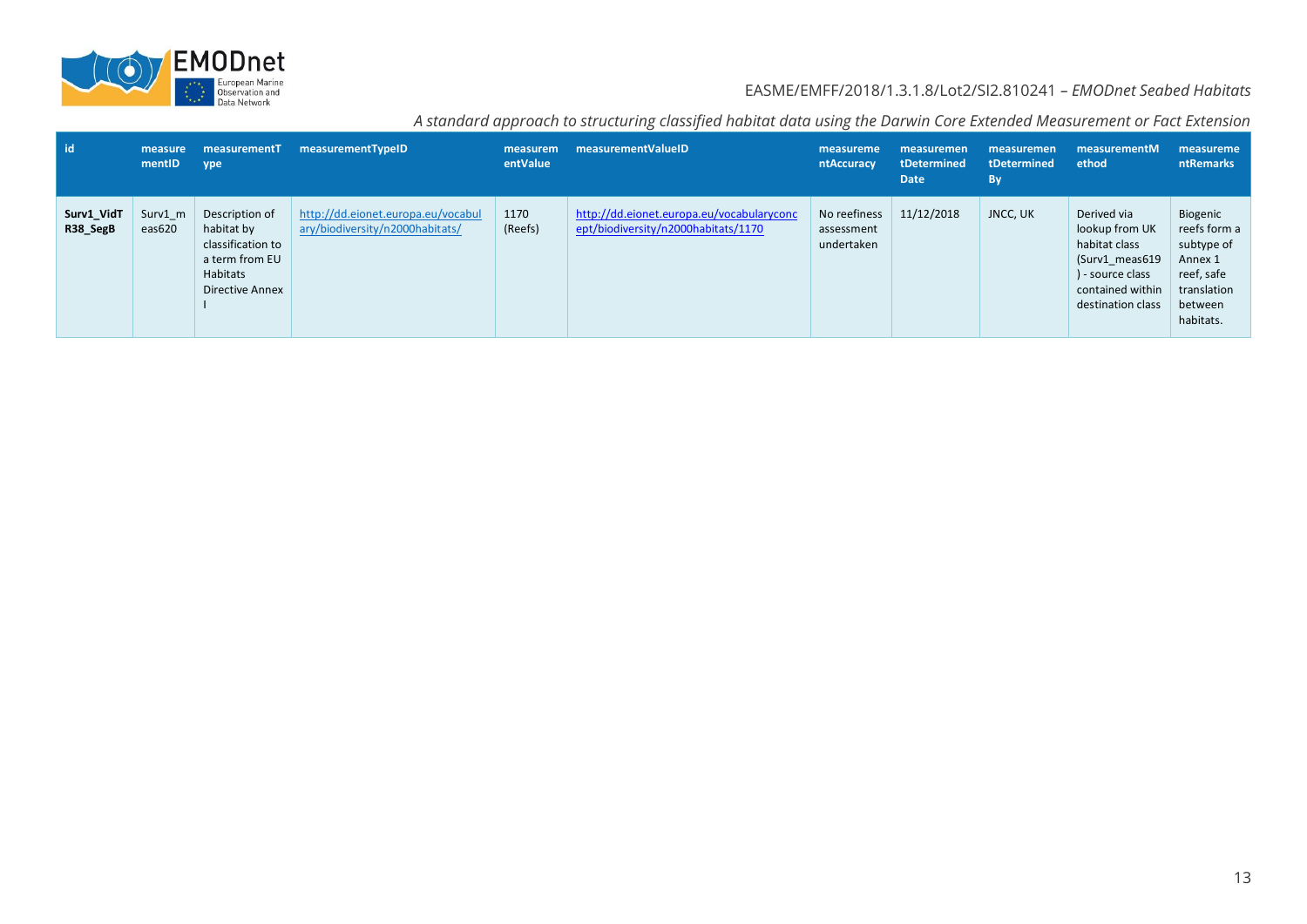#### **Table 4: List of recommended values when submitting habitat data under common classification systems.**

<span id="page-13-0"></span>

| measurementType                                                                                                               | meaurementTypeID                                                                    | measurementValueID terms list          | <b>Comment</b>             |
|-------------------------------------------------------------------------------------------------------------------------------|-------------------------------------------------------------------------------------|----------------------------------------|----------------------------|
| <b>EUNIS (version 2007-11)</b>                                                                                                | https://dd.eionet.europa.eu/vocabulary/                                             | http://dd.eionet.europa.eu/vocabulary  | measurementTypeID not      |
|                                                                                                                               | biodiversity/eunishabitats/                                                         | /biodiversity/eunishabitats/view       | currently machine readable |
| <b>Habitats Directive Annex I Habitats</b>                                                                                    | http://dd.eionet.europa.eu/vocabulary/                                              | http://dd.eionet.europa.eu/vocabulary  | measurementTypeID not      |
|                                                                                                                               | biodiversity/n2000habitats/                                                         | /biodiversity/n2000habitats/view       | currently machine readable |
| <b>Marine Strategy Framework Directive Benthic</b>                                                                            | http://vocab.nerc.ac.uk/collection/P01/c                                            | http://dd.eionet.europa.eu/vocabulary  | machine-readable           |
| <b>Broad Habitat Types</b>                                                                                                    | urrent/MSPDHAB1/                                                                    | /msfd/broadHabitatTypes/view           | vocabulary                 |
| <b>HELCOM lists of threatened and/or declining</b><br>species and biotopes/habitats in the Baltic Sea<br>area                 | http://helcom.fi/Lists/Publications/BSEP<br>113.pdf                                 | N/A                                    | PDF only                   |
| <b>HELCOM Underwater biotope and habitat</b>                                                                                  | http://vocab.nerc.ac.uk/collection/P01/c                                            | http://vocab.nerc.ac.uk/collection/M23 | machine-readable           |
| classification system (HELCOM HUB)                                                                                            | urrent/HELCHUB1/                                                                    | /current/accepted/                     | vocabulary                 |
| <b>OSPAR List of Threatened and/or Declining</b>                                                                              | http://vocab.nerc.ac.uk/collection/P01/c                                            | http://vocab.nerc.ac.uk/collection/M22 | machine-readable           |
| <b>Species and Habitats</b>                                                                                                   | urrent/OSPARTD1/                                                                    | /current/accepted/                     | vocabulary                 |
| <b>Barcelona Convention - Classification of</b><br><b>Benthic Marine Habitat Types for the</b><br><b>Mediterranean Region</b> | https://wedocs.unep.org/bitstream/han<br>dle/20.500.11822/7081/99ig12 5 eng.p<br>df | N/A                                    | PDF only                   |
| Folk (1954) sediment classification                                                                                           | https://doi.org/10.1086/626171                                                      | N/A                                    | DOI only                   |
| Marine Habitat Classification for Britain and                                                                                 | http://vocab.nerc.ac.uk/collection/P01/c                                            | http://vocab.nerc.ac.uk/collection/M21 | machine-readable           |
| Ireland v15.03                                                                                                                | urrent/UKMH1503/                                                                    | /current/accepted/                     | vocabulary                 |

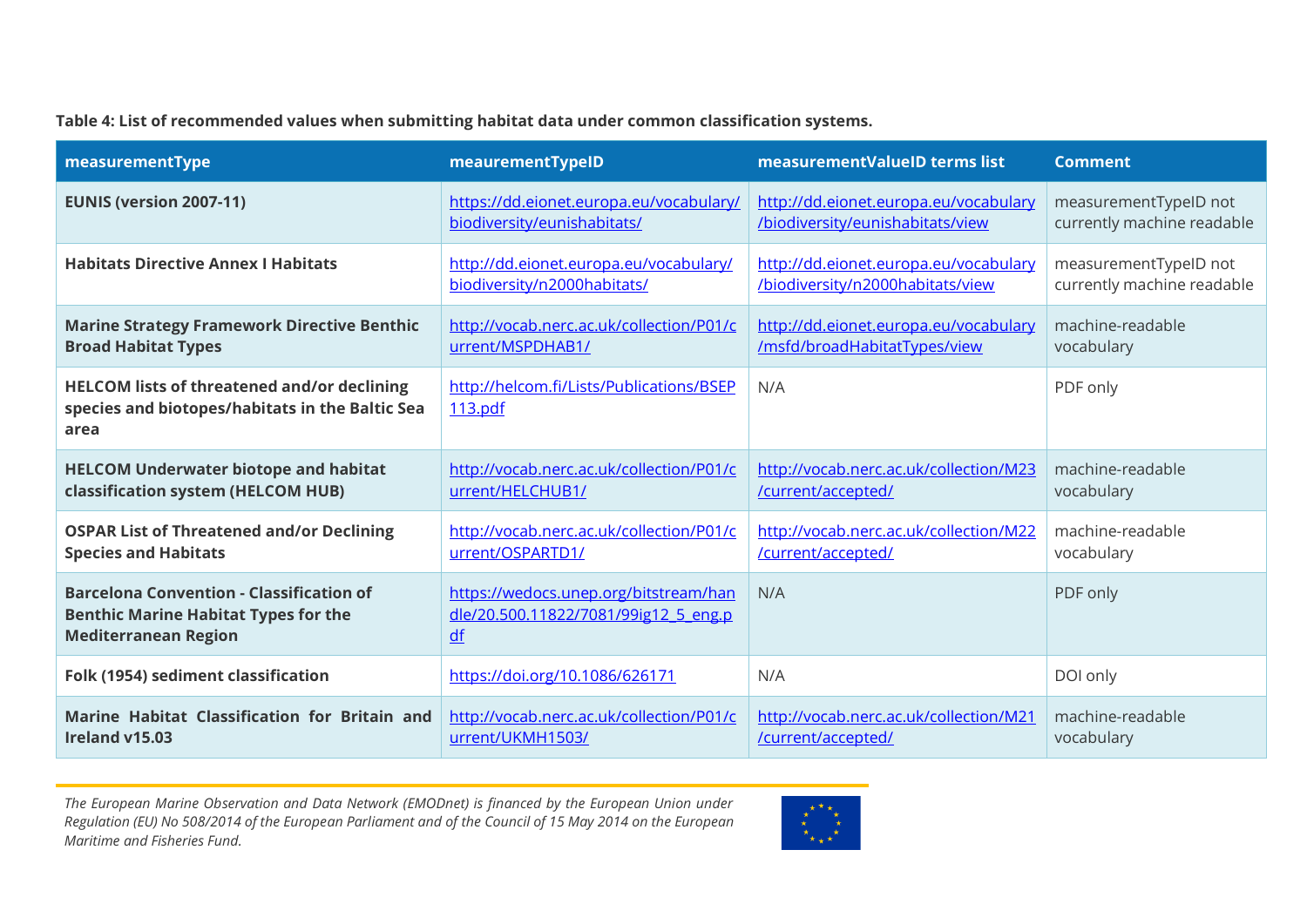

| Peres Picard 1964 | http://paleopolis.rediris.es/BrachNet/RE N/A | PDF only |
|-------------------|----------------------------------------------|----------|
|                   | F/Download/Manuel.html                       |          |